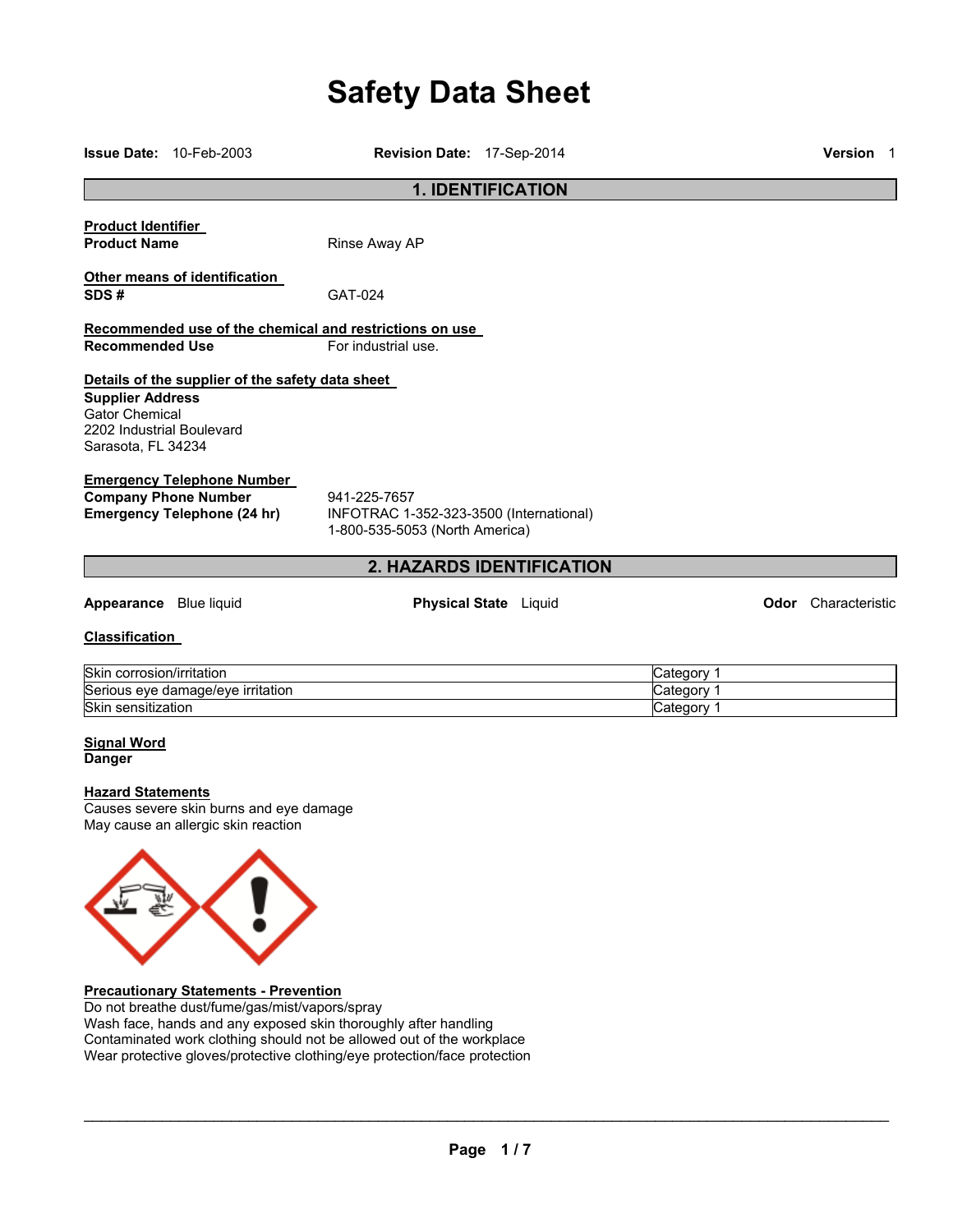#### **Precautionary Statements - Response**

IF IN EYES: Rinse cautiously with water for 15 minutes while holding eyelids apart. Remove contact lenses, if present and easy to do. Continue rinsing

 $\mathcal{L}_\mathcal{L} = \{ \mathcal{L}_\mathcal{L} = \{ \mathcal{L}_\mathcal{L} = \{ \mathcal{L}_\mathcal{L} = \{ \mathcal{L}_\mathcal{L} = \{ \mathcal{L}_\mathcal{L} = \{ \mathcal{L}_\mathcal{L} = \{ \mathcal{L}_\mathcal{L} = \{ \mathcal{L}_\mathcal{L} = \{ \mathcal{L}_\mathcal{L} = \{ \mathcal{L}_\mathcal{L} = \{ \mathcal{L}_\mathcal{L} = \{ \mathcal{L}_\mathcal{L} = \{ \mathcal{L}_\mathcal{L} = \{ \mathcal{L}_\mathcal{$ 

Immediately call a poison center or doctor/physician

IF ON SKIN: Wash with plenty of soap and water

Take off contaminated clothing and wash it before reuse

If skin irritation or rash occurs: Get medical advice/attention

IF INHALED: Remove victim to fresh air and keep at rest in a position comfortable for breathing

Immediately call a poison center or doctor/physician

IF SWALLOWED: rinse mouth. Do NOT induce vomiting

Immediately call a poison center or doctor/physician

#### **Precautionary Statements - Storage**

Store locked up

#### **Precautionary Statements - Disposal**

Dispose of contents/container to an approved waste disposal plant

#### **Unknown Acute Toxicity**

1.52% of the mixture consists of ingredient(s) of unknown toxicity

# **3. COMPOSITION/INFORMATION ON INGREDIENTS**

| Phamiaal<br><b>Name</b><br>а. | $\ddot{\phantom{1}}$<br>$\cdot$ A<br>N0<br>5AS | $^{\circ}$<br><b>Weight</b><br>70 |
|-------------------------------|------------------------------------------------|-----------------------------------|
| Glvcolic<br>Acia              | 70<br>-<br>۰д.<br>უ.                           |                                   |

\*\*If Chemical Name/CAS No is "proprietary" and/or Weight-% is listed as a range, the specific chemical identity and/or percentage of composition has been withheld as a trade secret.\*\*

# **4. FIRST-AID MEASURES**

| <b>First Aid Measures</b>           |                                                                                                                                                                                                                                                                     |
|-------------------------------------|---------------------------------------------------------------------------------------------------------------------------------------------------------------------------------------------------------------------------------------------------------------------|
| <b>Eye Contact</b>                  | IF IN EYES: Rinse cautiously with water for several minutes. Remove contact lenses, if<br>present and easy to do. Continue rinsing. Immediately call a poison center or<br>doctor/physician.                                                                        |
| <b>Skin Contact</b>                 | IF ON SKIN: Wash with plenty of soap and water. DO NOT attempt to neutralize with<br>chemical agents. Take off contaminated clothing and wash it before reuse. If skin irritation<br>or rash occurs: Get medical advice/attention.                                  |
| <b>Inhalation</b>                   | IF INHALED: Remove victim to fresh air and keep at rest in a position comfortable for<br>breathing. Wash mouth and nasal passages with water repeatedly. Immediately call a<br>poison center or doctor/physician.                                                   |
| Ingestion                           | IF SWALLOWED: rinse mouth. Do NOT induce vomiting. Drink two glasses of water<br>followed by milk, milk of magnesia, or other nonalcoholic liquids. Never give anything by<br>mouth to an unconscious person. Immediately call a poison center or doctor/physician. |
| Most important symptoms and effects |                                                                                                                                                                                                                                                                     |
| <b>Symptoms</b>                     | EYES: Contact with eyes will cause irritation.                                                                                                                                                                                                                      |

SKIN: Prolonged skin contact may cause irritation or an allergic skin reaction.

INHALATION: Breathing concentrated vapors may cause irritation of respiratory tract.

INGESTION: May cause gastric distress, vomiting, and diarrhea.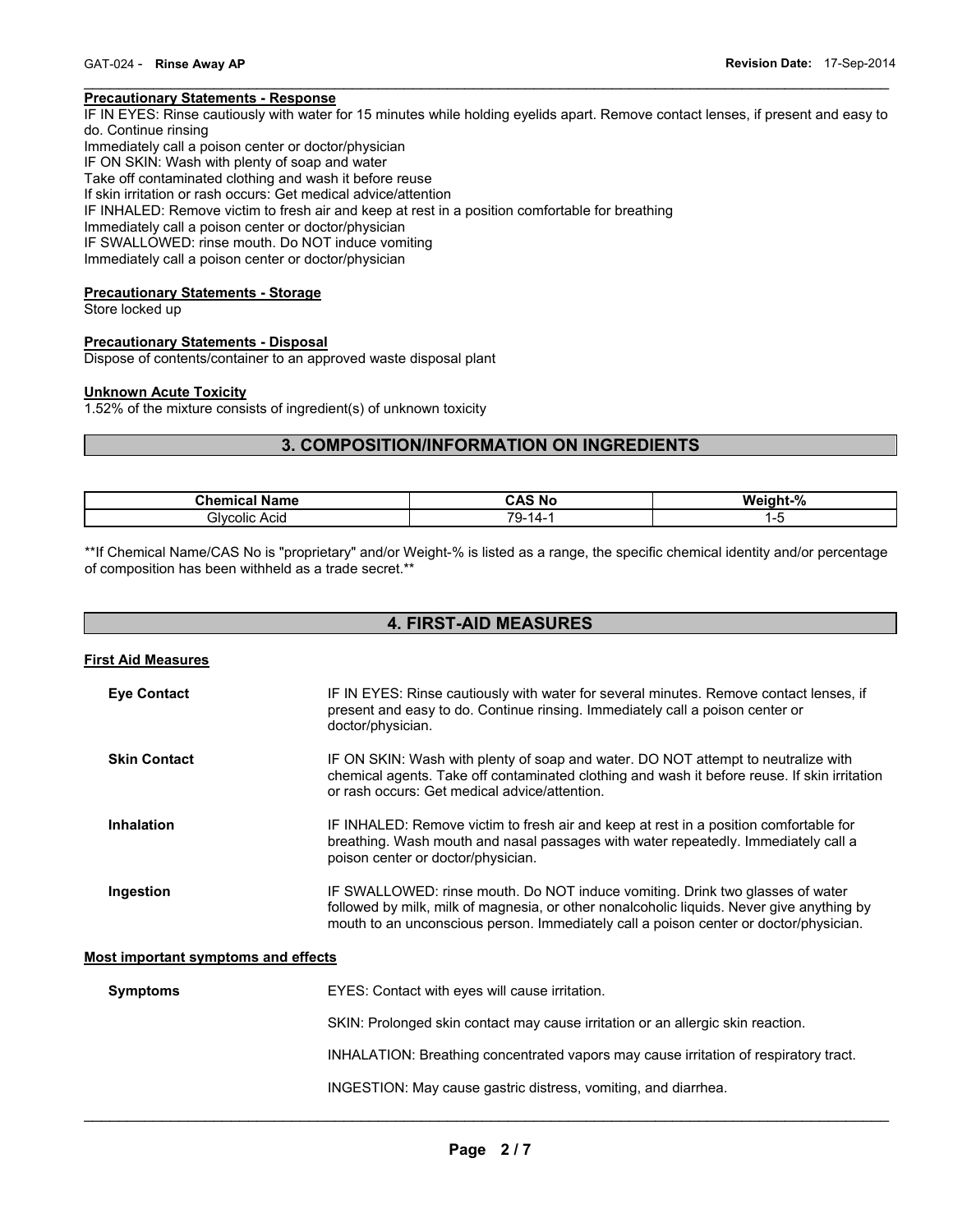#### **Indication of any immediate medical attention and special treatment needed**

**Notes to Physician** MEDICAL CONDITIONS GENERALLY AGGRAVATED BY EXPOSURE: Preexisting skin, eye, or respiratory disorders may become aggravated through prolonged exposure.

# **5. FIRE-FIGHTING MEASURES**

 $\mathcal{L}_\mathcal{L} = \{ \mathcal{L}_\mathcal{L} = \{ \mathcal{L}_\mathcal{L} = \{ \mathcal{L}_\mathcal{L} = \{ \mathcal{L}_\mathcal{L} = \{ \mathcal{L}_\mathcal{L} = \{ \mathcal{L}_\mathcal{L} = \{ \mathcal{L}_\mathcal{L} = \{ \mathcal{L}_\mathcal{L} = \{ \mathcal{L}_\mathcal{L} = \{ \mathcal{L}_\mathcal{L} = \{ \mathcal{L}_\mathcal{L} = \{ \mathcal{L}_\mathcal{L} = \{ \mathcal{L}_\mathcal{L} = \{ \mathcal{L}_\mathcal{$ 

#### **Suitable Extinguishing Media**

Carbon dioxide (CO2). Water. Water spray (fog). Dry chemical. Foam.

#### **Unsuitable Extinguishing Media** Not determined.

#### **Specific Hazards Arising from the Chemical**

Combustion products may be toxic.

**Hazardous Combustion Products** Carbon oxides. Hydrocarbons. Fumes and smoke.

#### **Protective equipment and precautions for firefighters**

As in any fire, wear self-contained breathing apparatus pressure-demand, MSHA/NIOSH (approved or equivalent) and full protective gear. Keep containers cool with water spray to prevent container rupture due to steam buildup; floor will become slippery if material is released. Material is acidic and will irritate the eyes if product is allowed to directly contact the eyes.

# **6. ACCIDENTAL RELEASE MEASURES**

#### **Personal precautions, protective equipment and emergency procedures**

| <b>Personal Precautions</b> | Use personal protection recommended in Section 8. |
|-----------------------------|---------------------------------------------------|
|-----------------------------|---------------------------------------------------|

**Environmental Precautions** Prevent from entering into soil, ditches, sewers, waterways and/or groundwater. See Section 12, Ecological Information. See Section 13: DISPOSAL CONSIDERATIONS.

# **Methods and material for containment and cleaning up**

| <b>Methods for Containment</b> | Prevent further leakage or spillage if safe to do so.                                                |
|--------------------------------|------------------------------------------------------------------------------------------------------|
| <b>Methods for Clean-Up</b>    | Contain and collect with an inert absorbent and place into an appropriate container for<br>disposal. |

# **7. HANDLING AND STORAGE**

#### **Precautions for safe handling**

**Advice on Safe Handling** Handle in accordance with good industrial hygiene and safety practice. Use personal protection recommended in Section 8. Avoid contact with skin, eyes or clothing. Wash face, hands, and any exposed skin thoroughly after handling. Do not breathe dust/fume/gas/mist/vapors/spray. Contaminated work clothing should not be allowed out of the workplace. Keep containers closed when not in use. Protect containers from abuse.

#### **Conditions for safe storage, including any incompatibilities**

| <b>Storage Conditions</b> | Keep container tightly closed and store in a cool, dry and well-ventilated place. Protect from<br>extreme temperatures. Store locked up. |
|---------------------------|------------------------------------------------------------------------------------------------------------------------------------------|
| Incompatible Materials    | Strong alkalis. Strong acids.                                                                                                            |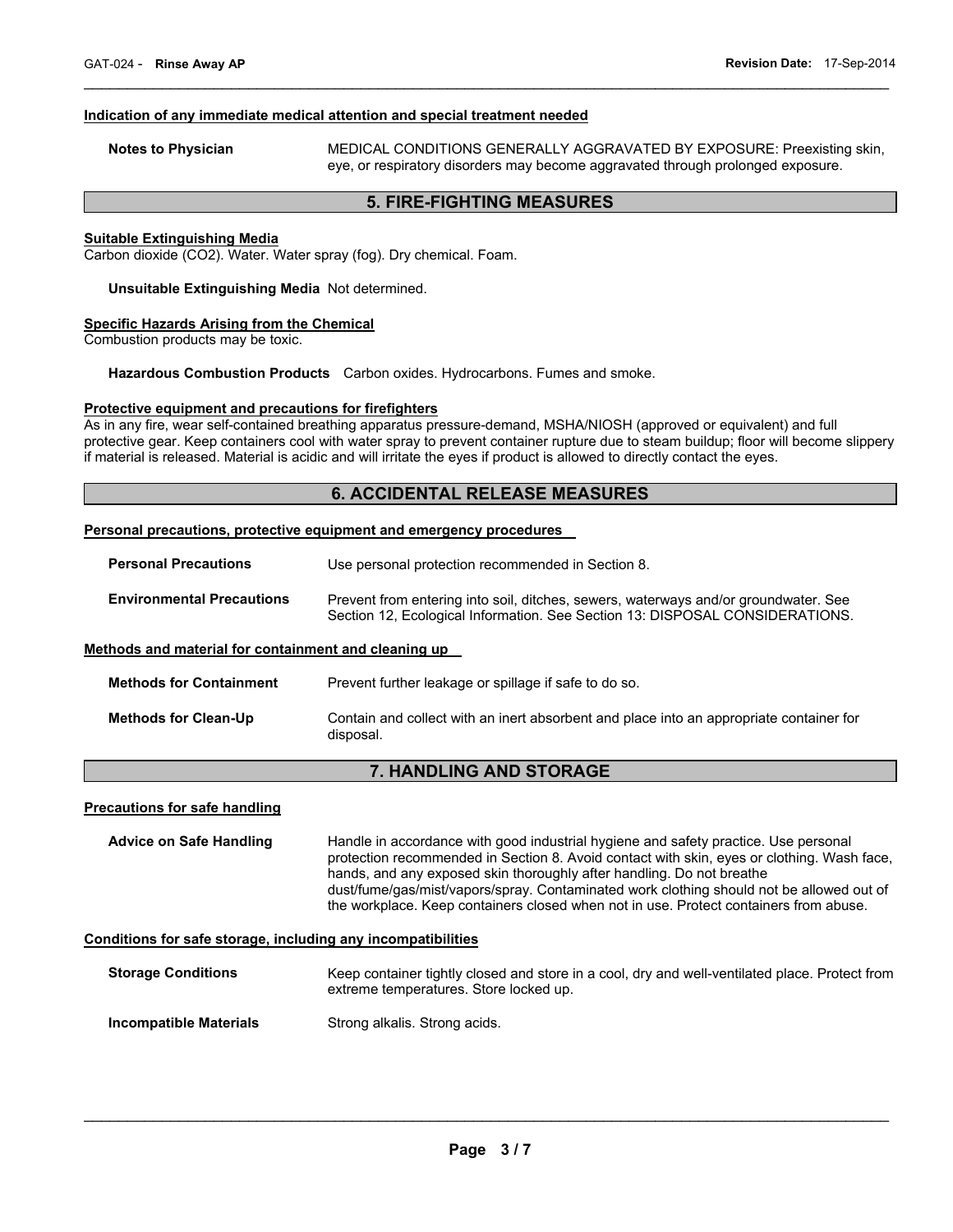# $\mathcal{L}_\mathcal{L} = \{ \mathcal{L}_\mathcal{L} = \{ \mathcal{L}_\mathcal{L} = \{ \mathcal{L}_\mathcal{L} = \{ \mathcal{L}_\mathcal{L} = \{ \mathcal{L}_\mathcal{L} = \{ \mathcal{L}_\mathcal{L} = \{ \mathcal{L}_\mathcal{L} = \{ \mathcal{L}_\mathcal{L} = \{ \mathcal{L}_\mathcal{L} = \{ \mathcal{L}_\mathcal{L} = \{ \mathcal{L}_\mathcal{L} = \{ \mathcal{L}_\mathcal{L} = \{ \mathcal{L}_\mathcal{L} = \{ \mathcal{L}_\mathcal{$ **8. EXPOSURE CONTROLS/PERSONAL PROTECTION**

| <b>Exposure Guidelines</b>       | This product, as supplied, does not contain any hazardous materials with occupational<br>exposure limits established by the region specific regulatory bodies                                                                                                                                          |  |
|----------------------------------|--------------------------------------------------------------------------------------------------------------------------------------------------------------------------------------------------------------------------------------------------------------------------------------------------------|--|
| Appropriate engineering controls |                                                                                                                                                                                                                                                                                                        |  |
| <b>Engineering Controls</b>      | Ensure adequate ventilation, especially in confined areas. Eyewash stations. Showers.                                                                                                                                                                                                                  |  |
|                                  | Individual protection measures, such as personal protective equipment                                                                                                                                                                                                                                  |  |
| <b>Eye/Face Protection</b>       | Wear protective eyeglasses or chemical safety goggles.                                                                                                                                                                                                                                                 |  |
| <b>Skin and Body Protection</b>  | Neoprene or rubber gloves with cuffs. Coveralls, apron or other equipment should be worn<br>to minimize skin contact.                                                                                                                                                                                  |  |
| <b>Respiratory Protection</b>    | None required while threshold limits are kept below maximum allowable concentrations; if<br>TWA exceeds limits, NIOSH approved respirator must be worn. Respiratory protection must<br>be provided in accordance with OSHA regulations (29 CFR1910.134) or European<br>Standard EN 149, as applicable. |  |

**General Hygiene Considerations** Handle in accordance with good industrial hygiene and safety practice.

# **9. PHYSICAL AND CHEMICAL PROPERTIES**

# **Information on basic physical and chemical properties**

| <b>Physical State</b>               | Liquid                |                       |                |
|-------------------------------------|-----------------------|-----------------------|----------------|
| Appearance                          | <b>Blue liquid</b>    | Odor                  | Characteristic |
| Color                               | <b>Blue</b>           | <b>Odor Threshold</b> | Not determined |
| <b>Property</b>                     | Values                | Remarks • Method      |                |
| рH                                  | $1.0 - 2.0$           |                       |                |
| <b>Melting Point/Freezing Point</b> | Not determined        |                       |                |
| <b>Boiling Point/Boiling Range</b>  | 100 °C / 212 °F       |                       |                |
| <b>Flash Point</b>                  | Non-flammable         |                       |                |
| <b>Evaporation Rate</b>             | <1                    | (Water = $1$ )        |                |
| <b>Flammability (Solid, Gas)</b>    | Liquid-Not applicable |                       |                |
| <b>Upper Flammability Limits</b>    | Not applicable        |                       |                |
| <b>Lower Flammability Limit</b>     | Not applicable        |                       |                |
| <b>Vapor Pressure</b>               | 17 mm Hg @20°C        |                       |                |
| Vapor Density                       | >1                    | (Air=1)               |                |
| <b>Specific Gravity</b>             | 1.040                 | (Water = 1)           |                |
| <b>Water Solubility</b>             | Completely soluble    |                       |                |
| Solubility in other solvents        | Not determined        |                       |                |
| <b>Partition Coefficient</b>        | Not determined        |                       |                |
| <b>Auto-ignition Temperature</b>    | Not determined        |                       |                |
| <b>Decomposition Temperature</b>    | Not determined        |                       |                |
| <b>Kinematic Viscosity</b>          | Not determined        |                       |                |
| <b>Dynamic Viscosity</b>            | Not determined        |                       |                |
| <b>Explosive Properties</b>         | Not determined        |                       |                |
| <b>Oxidizing Properties</b>         | Not determined        |                       |                |

# **10. STABILITY AND REACTIVITY**

#### **Reactivity**

Not reactive under normal conditions.

#### **Chemical Stability**

Stable under recommended storage conditions.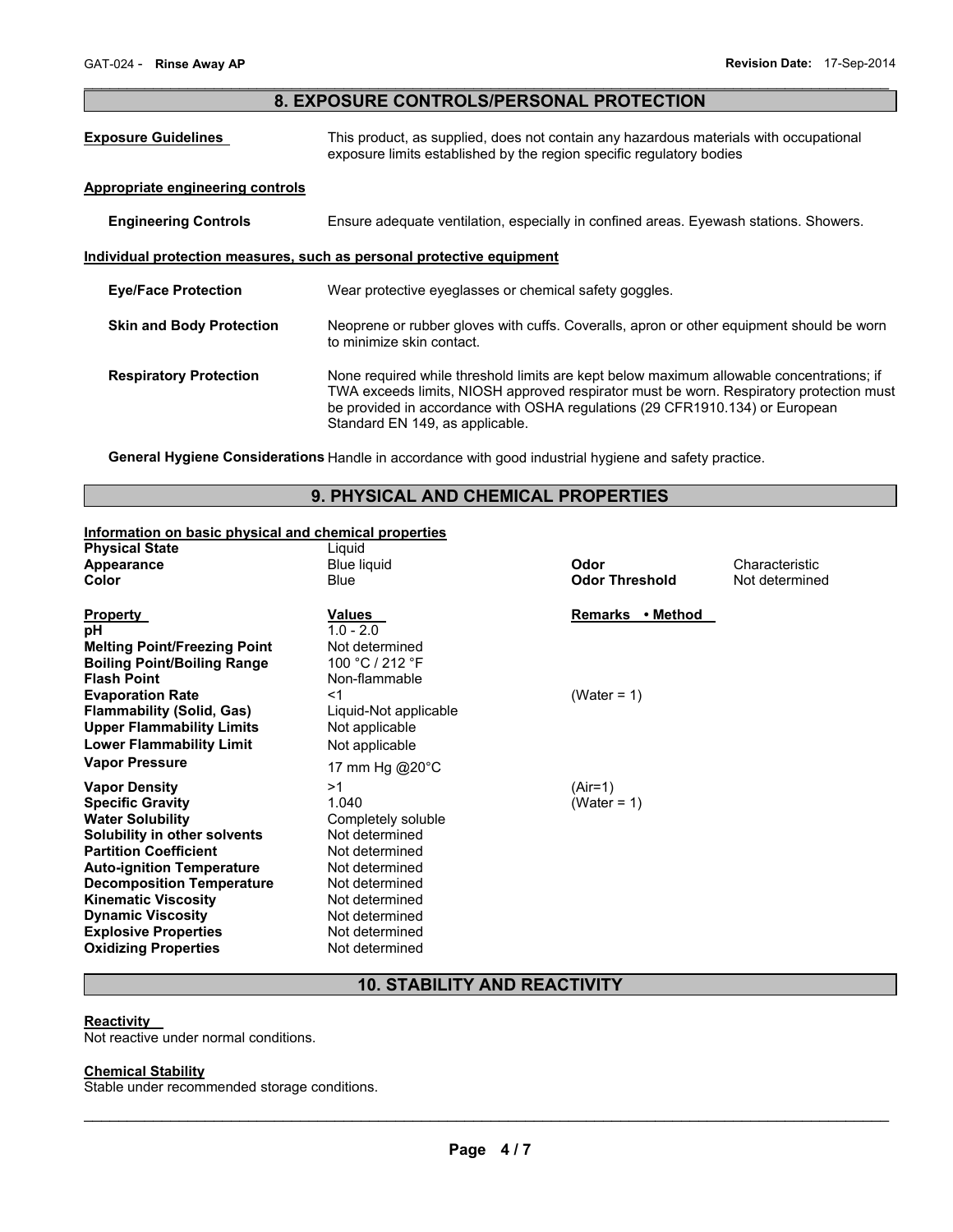#### **Possibility of Hazardous Reactions**

None under normal processing.

**Hazardous Polymerization** Hazardous polymerization does not occur.

#### **Conditions to Avoid**

Protect from extreme temperatures. Keep separated from incompatible substances. Keep out of reach of children.

#### **Incompatible Materials**

Strong alkalis. Strong acids.

**Product Information** 

# **Hazardous Decomposition Products**

Carbon oxides. Hydrocarbons. Fumes and smoke.

# **11. TOXICOLOGICAL INFORMATION**

 $\mathcal{L}_\mathcal{L} = \{ \mathcal{L}_\mathcal{L} = \{ \mathcal{L}_\mathcal{L} = \{ \mathcal{L}_\mathcal{L} = \{ \mathcal{L}_\mathcal{L} = \{ \mathcal{L}_\mathcal{L} = \{ \mathcal{L}_\mathcal{L} = \{ \mathcal{L}_\mathcal{L} = \{ \mathcal{L}_\mathcal{L} = \{ \mathcal{L}_\mathcal{L} = \{ \mathcal{L}_\mathcal{L} = \{ \mathcal{L}_\mathcal{L} = \{ \mathcal{L}_\mathcal{L} = \{ \mathcal{L}_\mathcal{L} = \{ \mathcal{L}_\mathcal{$ 

#### **Information on likely routes of exposure**

| <b>Product Information</b> |                                                                |
|----------------------------|----------------------------------------------------------------|
| <b>Eye Contact</b>         | Causes severe eye damage.                                      |
| <b>Skin Contact</b>        | Causes severe skin burns. May cause an allergic skin reaction. |
| <b>Inhalation</b>          | Avoid breathing vapors or mists.                               |
| Ingestion                  | Do not ingest.                                                 |

#### **Component Information**

| <b>Chemical Name</b>                                             | Oral LD50             | <b>Dermal LD50</b>       | <b>Inhalation LC50</b> |
|------------------------------------------------------------------|-----------------------|--------------------------|------------------------|
| Glycolic Acid<br>79-14-1                                         | $= 1950$ mg/kg (Rat)  | $\overline{\phantom{0}}$ | $= 7.7$ mg/L (Rat) 4 h |
| Sodium sulfate<br>7757-82-6                                      | $> 10000$ mg/kg (Rat) |                          |                        |
| Naphthalenesulfonic acid, dibutyl-,<br>sodium salt<br>25417-20-3 | $= 1250$ mg/kg (Rat)  |                          |                        |

# **Information on physical, chemical and toxicological effects**

**Symptoms** Please see section 4 of this SDS for symptoms.

#### **Delayed and immediate effects as well as chronic effects from short and long-term exposure**

| <b>Sensitization</b>                                    | May cause an allergic skin reaction.                                                                      |
|---------------------------------------------------------|-----------------------------------------------------------------------------------------------------------|
| Carcinogenicity                                         | This product does not contain any carcinogens or potential carcinogens as listed by OSHA,<br>IARC or NTP. |
| <b>Numerical measures of toxicity</b><br>Not determined |                                                                                                           |

**Unknown Acute Toxicity 1.52% of the mixture consists of ingredient(s) of unknown toxicity.**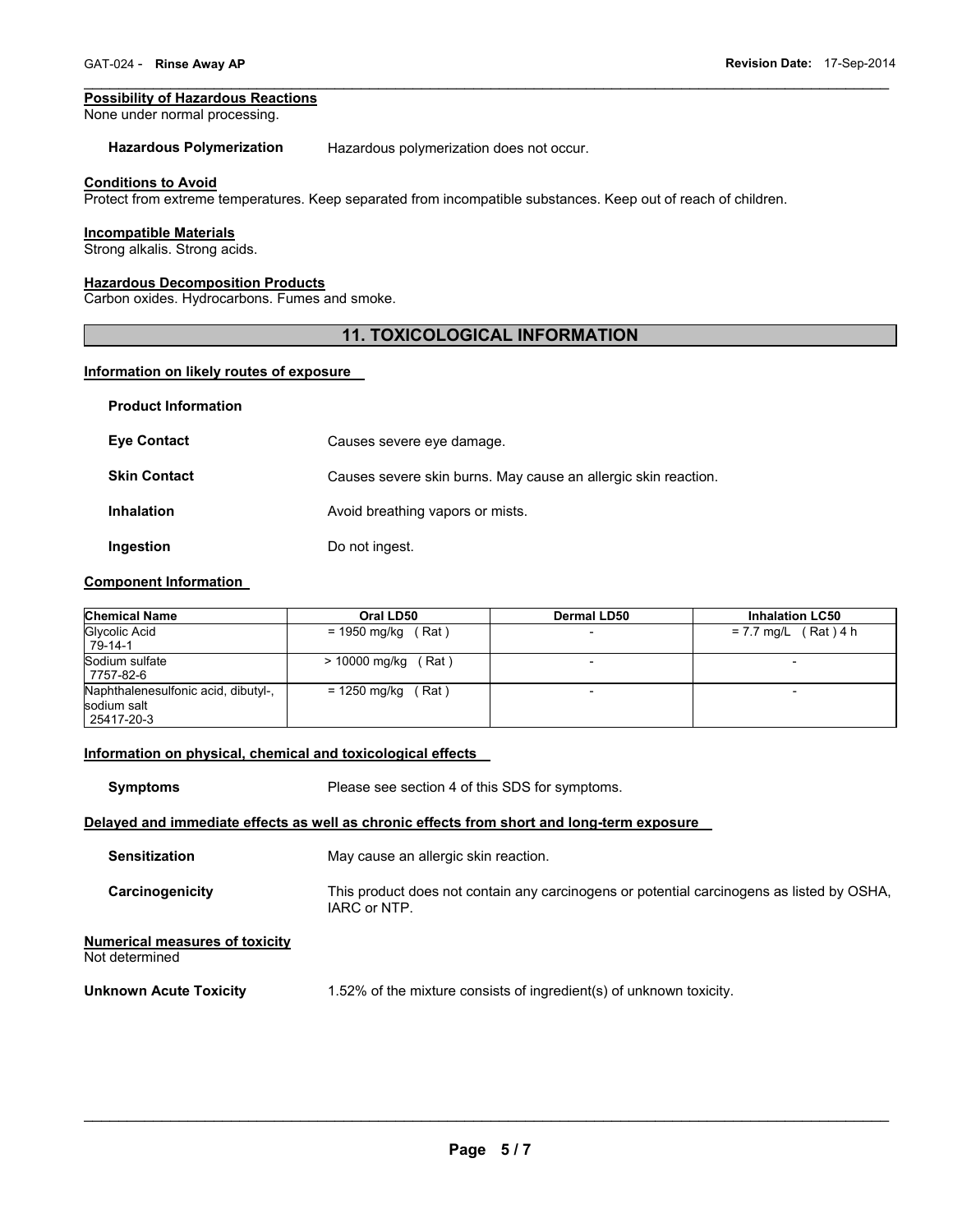# $\mathcal{L}_\mathcal{L} = \{ \mathcal{L}_\mathcal{L} = \{ \mathcal{L}_\mathcal{L} = \{ \mathcal{L}_\mathcal{L} = \{ \mathcal{L}_\mathcal{L} = \{ \mathcal{L}_\mathcal{L} = \{ \mathcal{L}_\mathcal{L} = \{ \mathcal{L}_\mathcal{L} = \{ \mathcal{L}_\mathcal{L} = \{ \mathcal{L}_\mathcal{L} = \{ \mathcal{L}_\mathcal{L} = \{ \mathcal{L}_\mathcal{L} = \{ \mathcal{L}_\mathcal{L} = \{ \mathcal{L}_\mathcal{L} = \{ \mathcal{L}_\mathcal{$ **12. ECOLOGICAL INFORMATION**

# **Ecotoxicity**

The product is not classified as environmentally hazardous. However, this does not exclude the possibility that large or frequent spills can have a harmful or damaging effect on the environment.

# **Component Information**

| <b>Chemical Name</b>        | Algae/aquatic plants | Fish                                                                                                                                                                                                                    | <b>Toxicity to</b><br>microorganisms | Crustacea                                                                  |
|-----------------------------|----------------------|-------------------------------------------------------------------------------------------------------------------------------------------------------------------------------------------------------------------------|--------------------------------------|----------------------------------------------------------------------------|
| Glycolic Acid<br>79-14-1    |                      | 5000: 96 h Brachydanio rerio<br>mg/L LC50 static                                                                                                                                                                        |                                      |                                                                            |
| Sodium sulfate<br>7757-82-6 |                      | 13500 - 14500: 96 h<br>Pimephales promelas mg/L<br>LC50 6800: 96 h Pimephales<br>promelas mg/L LC50 static<br>3040 - 4380: 96 h Lepomis<br>macrochirus mg/L LC50<br>static 13500: 96 h Lepomis<br>macrochirus mg/L LC50 |                                      | 630: 96 h Daphnia magna<br>mg/L EC50 2564: 48 h<br>Daphnia magna mg/L EC50 |

# **Persistence/Degradability**

Not determined.

#### **Bioaccumulation**

Not determined.

# **Mobility**

Not determined

| <b>Chemical Name</b> | ---<br>Coefficient<br>artitior |
|----------------------|--------------------------------|
| Glycolic Acid<br>.   | -<br>.                         |
| $70^{\circ}$<br>-14- |                                |

#### **Other Adverse Effects**

Not determined

# **13. DISPOSAL CONSIDERATIONS**

# **Waste Treatment Methods**

| <b>Disposal of Wastes</b>        | Disposal should be in accordance with applicable regional, national and local laws and<br>regulations.                         |  |  |  |  |
|----------------------------------|--------------------------------------------------------------------------------------------------------------------------------|--|--|--|--|
| <b>Contaminated Packaging</b>    | Disposal should be in accordance with applicable regional, national and local laws and<br>regulations.                         |  |  |  |  |
| <b>14. TRANSPORT INFORMATION</b> |                                                                                                                                |  |  |  |  |
| Note                             | Please see current shipping paper for most up to date shipping information, including<br>exemptions and special circumstances. |  |  |  |  |
| DOT                              | Not regulated                                                                                                                  |  |  |  |  |
| IATA                             | Not regulated                                                                                                                  |  |  |  |  |
| <b>IMDG</b>                      | Not regulated                                                                                                                  |  |  |  |  |